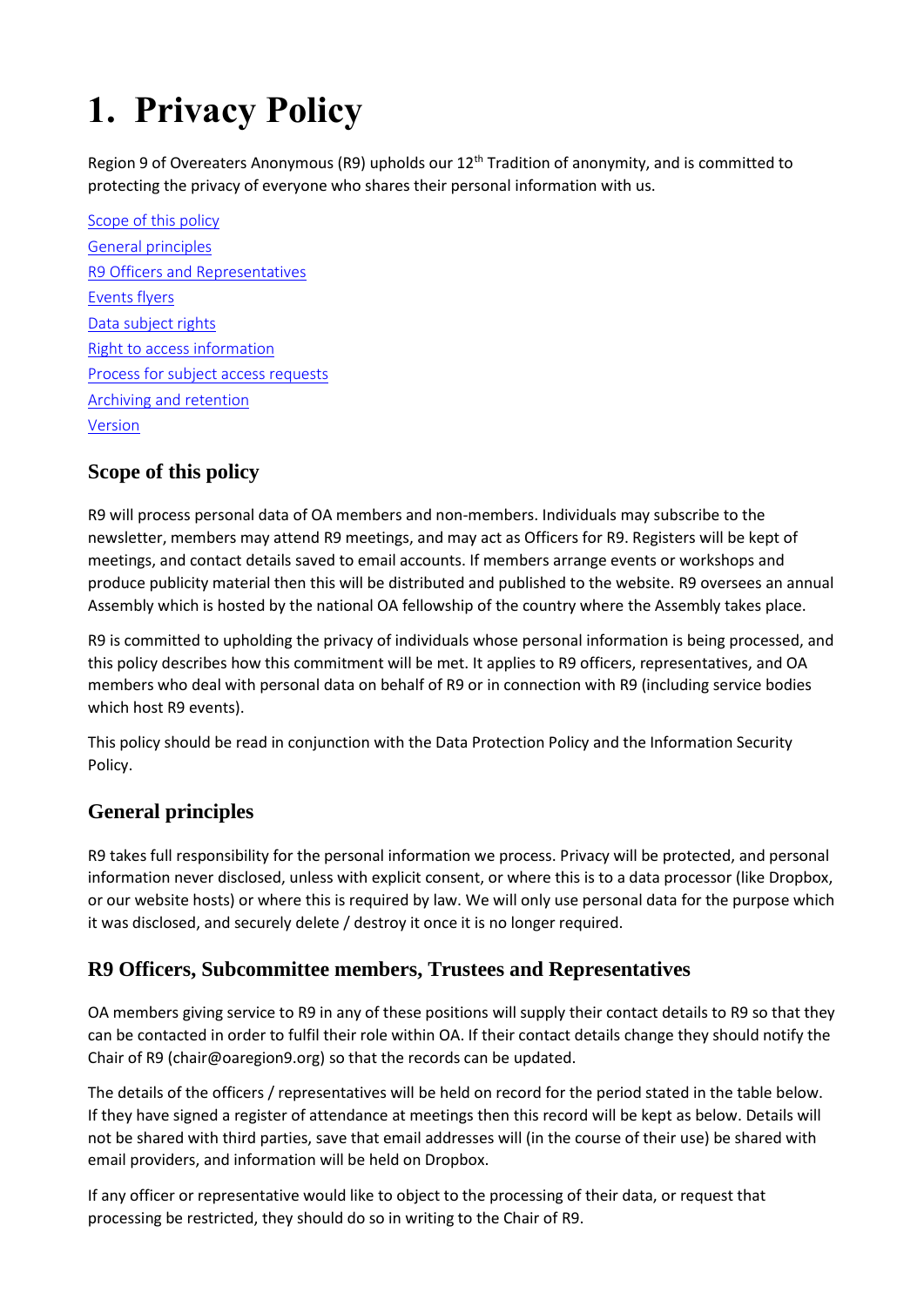#### **Sponsor lists, Translation Lists**

R9 maintains lists of individuals who have agreed to act as sponsors / provide 12 step outreach or provide translation of documents. Other similar lists may be generated at times. Consent will be sought and obtained from people named on the list, who may have their information removed at any time.

#### **Assembly / Convention attendees**

Individuals are required to register in advance of attending the R9 Assembly / Convention, and at that point they will be provided with a privacy notice which explains who will hold their data and how it will be processed. The period for which data will be retained is set out in the table below. Different principles apply to those attending in a personal capacity as compared with those who are attending in a service position.

#### **Group representatives (information received from WSO)**

OA World Service Organisation holds a register for OA meetings globally. Local groups and service bodies are required to provide contact details to this register. This data is then shared by WSO to R9 so that R9 can reach out to representatives within the area covered by the Region. This may include full names (if given to WSO), home address, email address and telephone number. If any individual wishes to be removed from the list held by WSO then they will need to contact WSO directly. They can contact R9 to have their details deleted from the R9 records.

#### <span id="page-1-0"></span>**Events flyers**

OA members sometimes supply their contact details in flyers and promotional material for events and workshops. The flyers supplied to R9 for this purpose will be published on the website. A record will be kept of what information is provided. Once the event has passed then the flyer will be removed from the website.

If the OA member wishes to have the flyer removed prior to the event then they should contact the Chair of R9 who will direct the Website Officer to ensure that the flyer is removed.

#### **Data subject rights**

Under the GDPR, data subjects (people whose data is being processed), have several rights:

- a) The right to [know](https://gdpr-info.eu/art-15-gdpr/) what data has been collected about them, and how such data has been processed
- b) The right to [make changes](https://gdpr-info.eu/art-16-gdpr/) to inaccurate data
- c) The right to [withdraw consent](https://gdpr-info.eu/art-7-gdpr/) to data processing
- d) The right to ask for data to be [deleted](https://gdpr-info.eu/art-17-gdpr/)
- e) The right to [object](https://gdpr-info.eu/art-21-gdpr/) to data processing, or for it to be [restricted](https://gdpr-info.eu/art-18-gdpr/)
- f) The right to *data portability* (this only applies to automated processing, which does not happen in the context of R9)
- g) The right to [complain](https://gdpr-info.eu/art-77-gdpr/) to the Information Commissioners Office

If you would like to exercise any of these rights then please contact the Chair of R9.

#### <span id="page-1-1"></span>**Consent to share information outside EU**

Region 9 covers a wide geographical area, extending beyond the EU to include countries and territories in Africa, the Middle East and Western Asia. This means that R9 officers and service bodies based outside the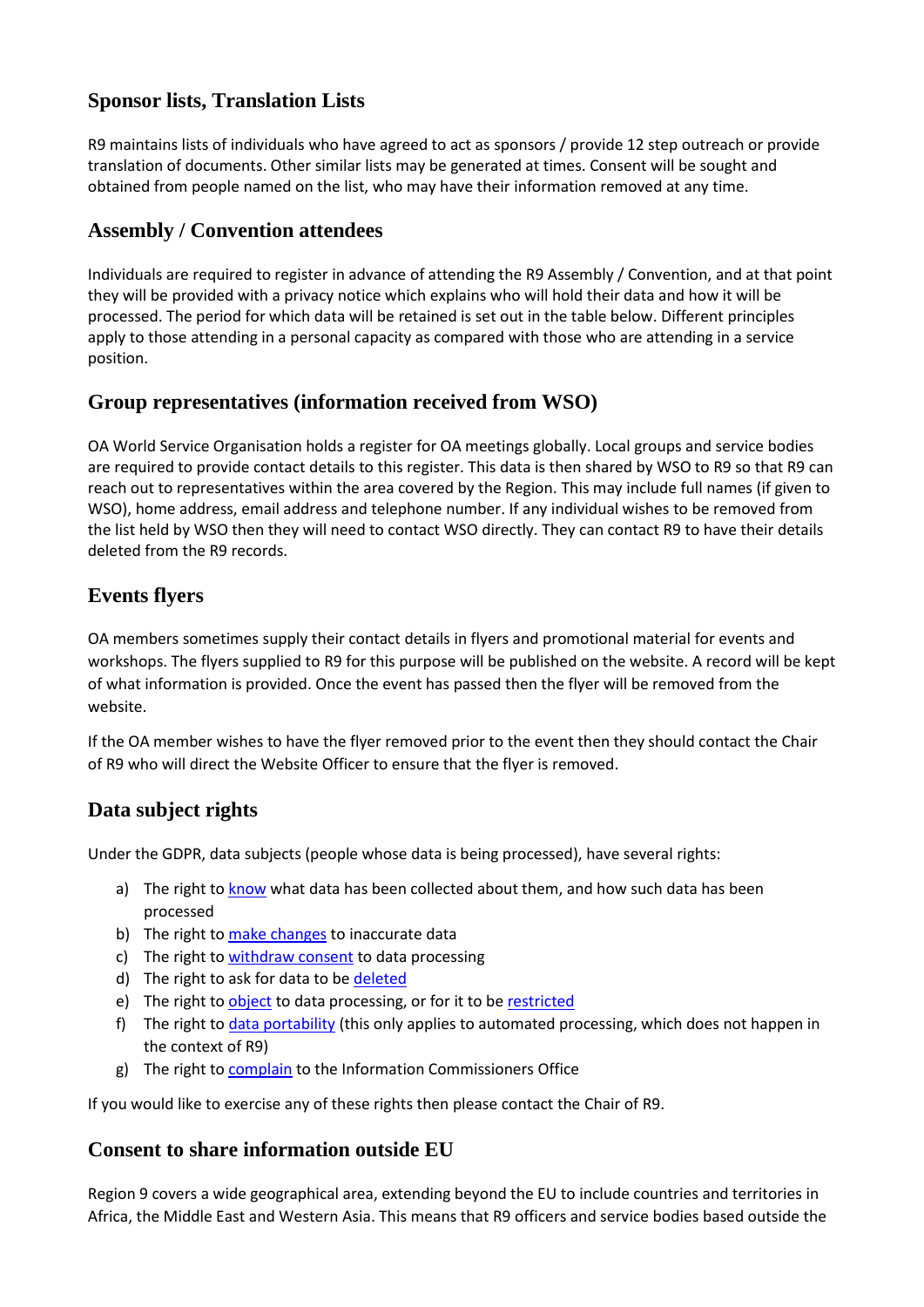EU may receive personal data via R9. Some may have data protection policies akin to the GDPR and others may not. In these circumstances the GDPR requires specific consent to be obtained from data subjects in order to permit their personal data to be processed. Such consent will be sought.

### **Right to access information**

Individuals have the right to access any personal data that relates to them which R9 holds, and to be given the following information:

- The reason why the data is held
- The source of the data (if not directly from the individual themselves)
- Whether it has been disclosed to anyone else, and if so, who
- How long it will be stored
- The right to request that the data be updated, or deleted, or processing restricted in any way
- The right to lodge a complaint to the [Information Commissioners Office](https://ico.org.uk/)
- Whether any automated decision-making was used to process the data
- Whether the information has been shared outside the EU and if so the mechanisms in place to protect data

This is called a 'subject access request'. Any person who wishes to exercise this right should contact the Chair of R9 via email [\(chair@oaregion9.org\)](mailto:chair@oaregion9.org). The information should be provided within 30 days, without charge. The Chair will always verify the identity of anyone making a subject access request before handing over any information.

#### <span id="page-2-0"></span>*Process for subject access requests*

Any subject access requests should be forwarded to the Chair of R9, who should record them in the SAR template.

The individual making the request should be contacted and their identity confirmed, if necessary by a telephone conversation, or by being asked to supply written evidence of their identity.

The Chair should collaborate with other Officers to identify all information which is held concerning the subject. OA does not collect a great deal of personal data, and so it is likely that the information will be limited to their inclusion on a list, register of attendance at meetings, and their subscription to the newsletter, however if the person has been an officer or R9 representative or trustee then there may be more information, including emails from them and concerning them.

All material should be reviewed and an assessment made of whether it can be immediately disclosed, or whether disclosure may adversely affect the rights and freedoms of another individual. Information about a third party should not be disclosed, and this can be edited out of documents.

Nothing should be disclosed that might prejudice a legal investigation, or where disclosure would breach some other legal duty. Specialist advice should be sought if there is any concern about whether disclosure should not be made.

The general rule is that material should be disclosed within 30 days of the request being made, although if it will take longer to prepare the disclosure then the subject should be contacted within 30 days, and informed of the delay and likely timescale for disclosure. Disclosure must be made within 90 days of the request.

If no information is held about the data subject then they should be informed.

If information is held but no disclosure is made then the data subject should be informed that no action will be taken on their request, and that they have the right to complain to the ICO.